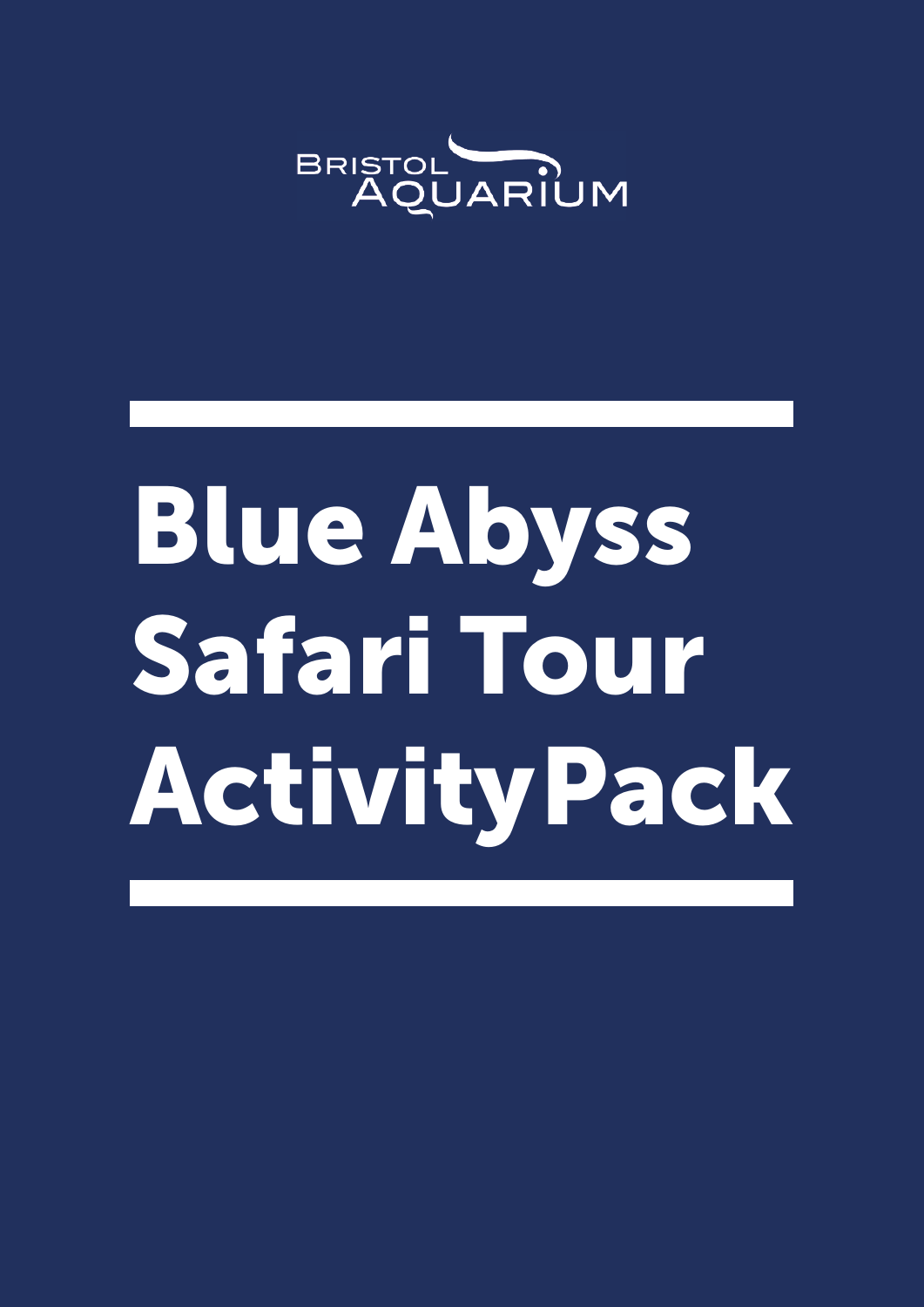## Key Facts

Circle words you don't understand and write them below. You can ask your teacher to explain them and write the meaning.

### Coral Reefs

- There are a lot of underwater animals that live in coral reefs.
- Coral reefs are made of tiny coral creatures.
- These tiny coral creatures stick to the ocean floor and grow hard shells that keeps them safe.
- Corals are brightly coloured. They can be red, yellow, purple, and even pink!
- Corals normally live in warm water, but some have been found in cold water too!
- Some coral reefs stop big waves from crashing into the land.
- Coral lives for a very long time!

#### Write down words you don't know here – then ask your teacher about them: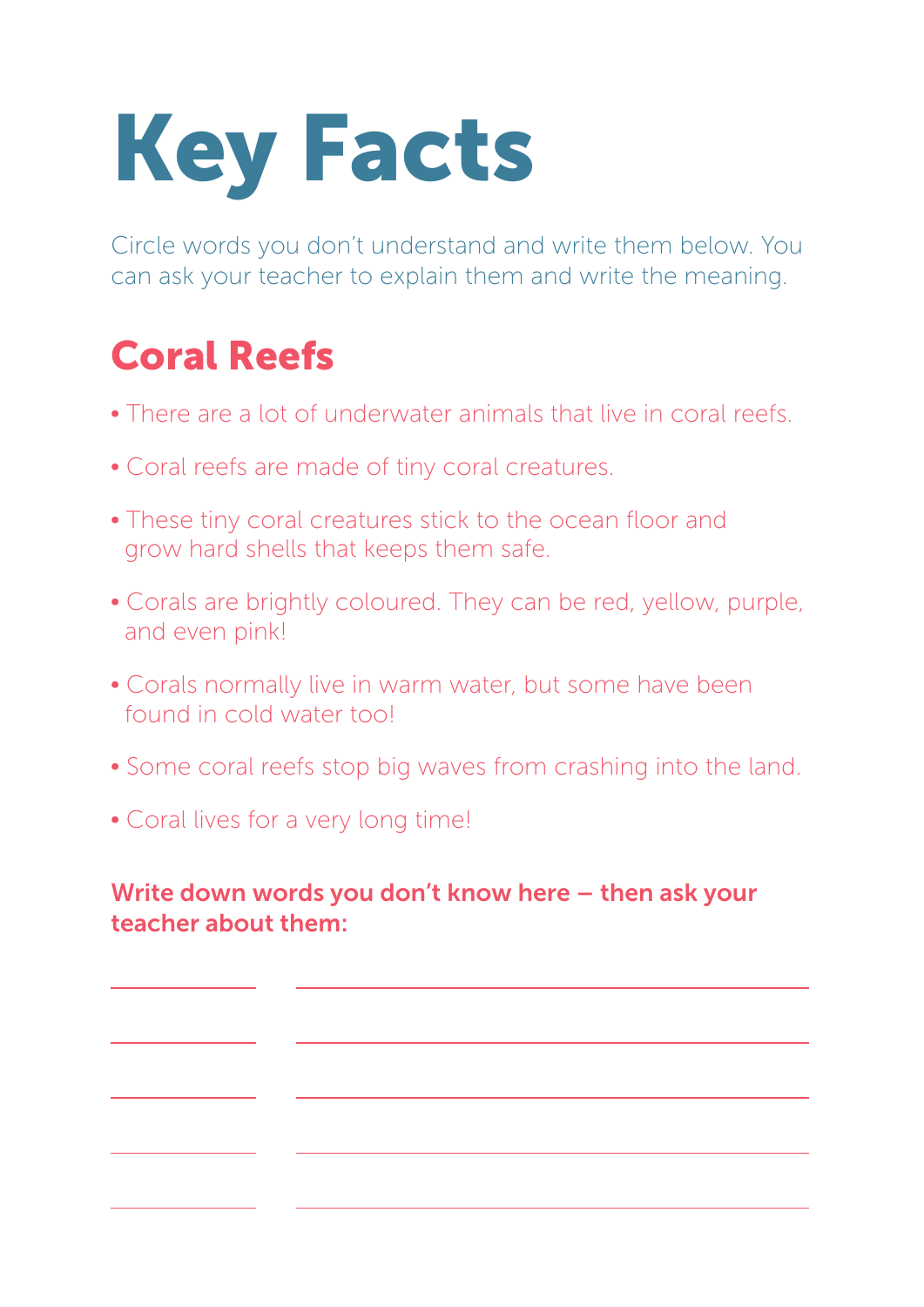### Sharks

- There are many different types of shark.
- A shark has a better sense of smell than a human. They can smell food from really far away.
- Sharks have been on Earth since the time of the dinosaurs.
- Sharks have more than one row of teeth!
- Most sharks live to be 30 years old, but some can live even longer!

• Some sharks have to keep swimming all the time – even while they sleep!

#### Write down words you don't know here – then ask your teacher about them:



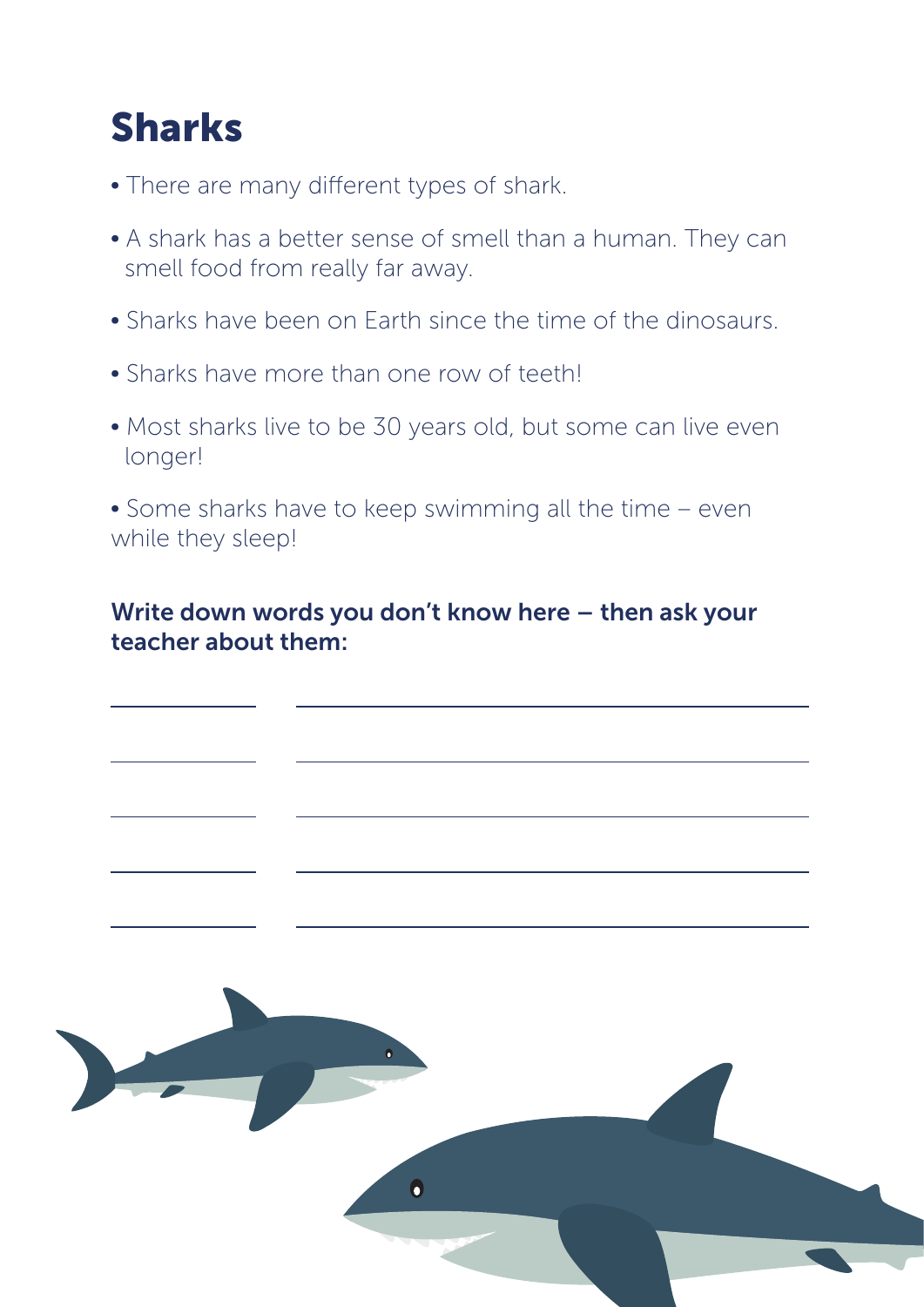### The Amazon Rainforest

- The Amazon is the world's biggest rainforest.
- Inside the rainforest is the Amazon River, which is the biggest in the world!
- Different types of birds, fish, and other animals live in the Amazon Jungle.
- It is always dark in the Amazon Rainforest, because there are so many leaves on the trees that block the light from the sun.
- The Amazon River is so long, it once took a man 66 days to swim all the way down it.

Alexandra Maria Maria

#### Write down words you don't know here – then ask your teacher about them: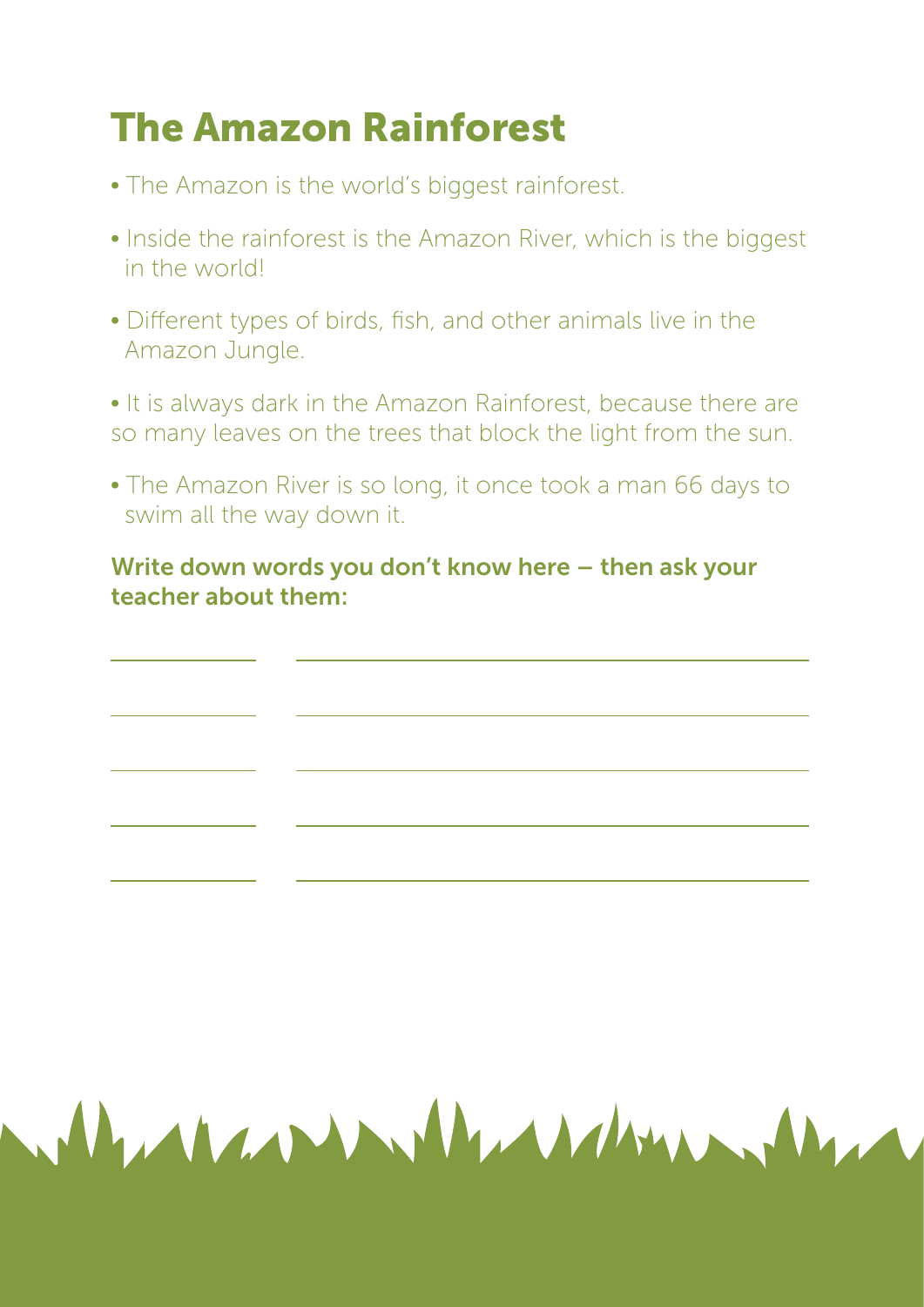### Fill in the Blanks

Let's see how much you've learned – try filling in the blanks!

On our aquarium safari today, we've seen some different types of s There are many different types of shark, and they can s\_\_\_\_\_l better than a human.

Some sharks have to keep moving all the time – even when they s\_\_\_\_\_p ! Some sharks have more than one row of t\_\_\_\_\_h. Most sharks live to be 30 y\_\_\_\_\_s old, but some can live l<sub>ive</sub> l

Coral is made of tiny c\_\_\_\_\_\_\_\_\_s, and it comes in different colours, like p\_\_\_\_k, red, and even purple!

Some coral reefs stop big waves from crashing into the l\_\_\_\_\_d. They live for a very long t\_\_\_\_\_e, and have hard shells that keep them s\_\_\_\_\_e.

The Amazon is the biggest rainforest on E\_\_\_\_\_h. Birds, f\_\_\_\_h, and other animals all live in the Amazon. Inside the Amazon is the world's biggest r c.

shark | creatures | years | earth | teeth | longer | safe | time | river | lungs | land | pink | smell | fish | sleep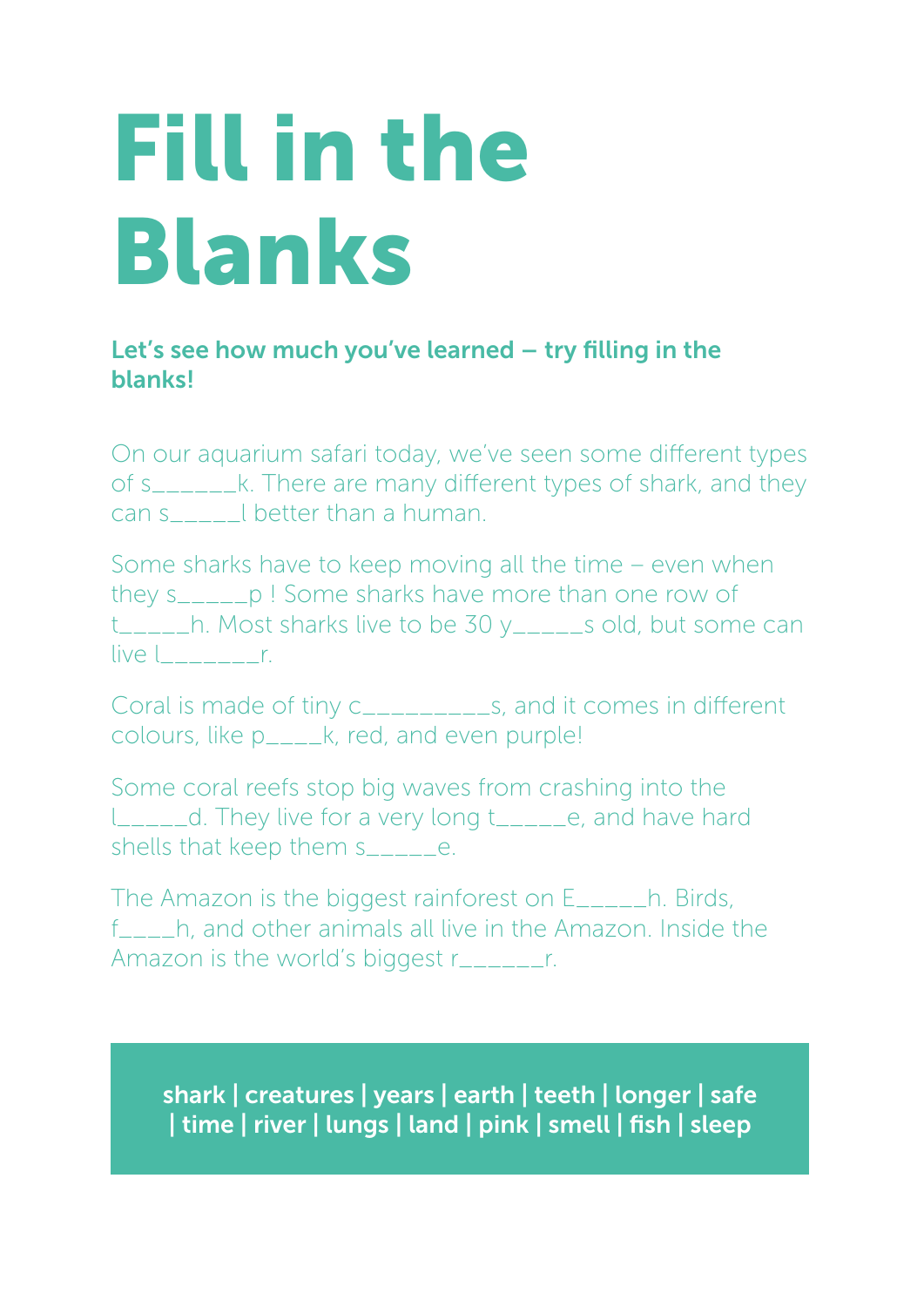## Safari Scramble Wordsearch

Can you find all of the safari-related words hidden in the grid?

| R         | S             | E              | $\bigcup$    | R                | $\mathcal{Q}$ | G               | - Li        | $\mathsf{J}$ | $\bigcup$    | $\Box$         | $S_{-}$                 | $\bigcup$     | $\mathbb N$   | Y            |
|-----------|---------------|----------------|--------------|------------------|---------------|-----------------|-------------|--------------|--------------|----------------|-------------------------|---------------|---------------|--------------|
| B         | E             | L              | W            | $\bigcirc$       | L.            | E.              | - Li        | $\top$       | M            | $\mathcal{Q}$  | $\mathsf{P}$            | $\bigcirc$    | $\mathcal{C}$ | $\forall$    |
| Y         | N             | Τ              | J            | $\cup$           | $\mathbb N$   | G               | L           | $E_{\perp}$  | $\bigcup$    | $\mathcal{C}$  | $\overline{\mathsf{H}}$ | G             | $\bigcirc$    | R            |
| J         | E             | $\Box$         | S            | $\mathbb N$      | $\bigcirc$    | $R_{\parallel}$ | W           | $\mathbb{R}$ |              | U V            | X                       | B             | R             | $\mathsf{P}$ |
| S         | Н             | R              | $\Box$       | B                | X             | R               | $\Box$      | $\mathsf{P}$ | S            | $\mathbb{Q}$   | E                       | Ε             | A             | F            |
| Y         | Н             | Н              | $\mathsf{P}$ | G                | $\bigcirc$    | $R_{\parallel}$ | F           | $\Box$       | $\mathsf{P}$ | $\mathsf{C}$   | $\mathsf{C}$            | $\mathbb{C}$  | L             | $\bigcup$    |
| $\bigcup$ | R             | $\overline{A}$ | S            | F                | Y.            | $\mathbb{L}$    | H.          |              | W W V        |                | E.                      | $\bigcup$     | $N_{\odot}$   | $\mathbb N$  |
| Ε         | Τ             | $\Box$         | R            | $\mathbb N$      | $X_{-}$       | $\mathsf{P}$    | $\bigcirc$  | $\mathsf{P}$ | E.           | $\Box$         | $\forall$               | L             | L.            | X            |
| G         | N             | $\mathsf{P}$   | $\mathsf{P}$ | $\mathsf{K}$     | $\Box$        | H.              | G           | $\Box$       | L            | $\mathbb{R}^2$ | E.                      | $\mathcal{Q}$ | W             | N            |
| L         | $\Box$        | G              | $\mathsf{C}$ | $X_{\mathbb{R}}$ | N             | G               | $Z_{\rm}$   | $\bigcup$    | $\top$       | E              | $\mathsf{P}$            | Y             | $\bigcirc$    | H            |
| Y         | Z             | J              | L            | $\mathcal{Q}$    | Z             | $\mathbb{L}$    | F           | R            | $R_{\rm}$    | F              | E.                      | Z             | $\mathsf{C}$  | $\bigcup$    |
| J         | F             | $\vee$         | L            | $\bigcup$        | $\mathsf{P}$  | $\bigcup$       | M           | R            | $\bigcup$    | S              | $\forall$               | $\mathbb{L}$  | J             | X            |
| S         | $\mathcal{Q}$ | $\mathcal{Q}$  | $\mathbb N$  | W                | $\mathbb N$   | $\mathsf{L}$    | $\mathsf B$ | J            | $\top$       | M              | $\top$                  | $\mathsf{P}$  | К.            | M            |
|           | К             |                | $\mathsf{P}$ | $\bigcirc$       | M             | К               | W           | К            | $\forall$    | Ζ              | Ζ                       | B             | J             | $\bigcup$    |
| P         |               | J              | M            | $\mathbb N$      | S             | Y               | $\sqrt{}$   | $\mathsf{P}$ | N            | R              | $\mathbb{R}$            | Н             | Е             | Y            |

amazon | frog | prey | squid | coral | jungle | ray | turtle | eel | lobster | shark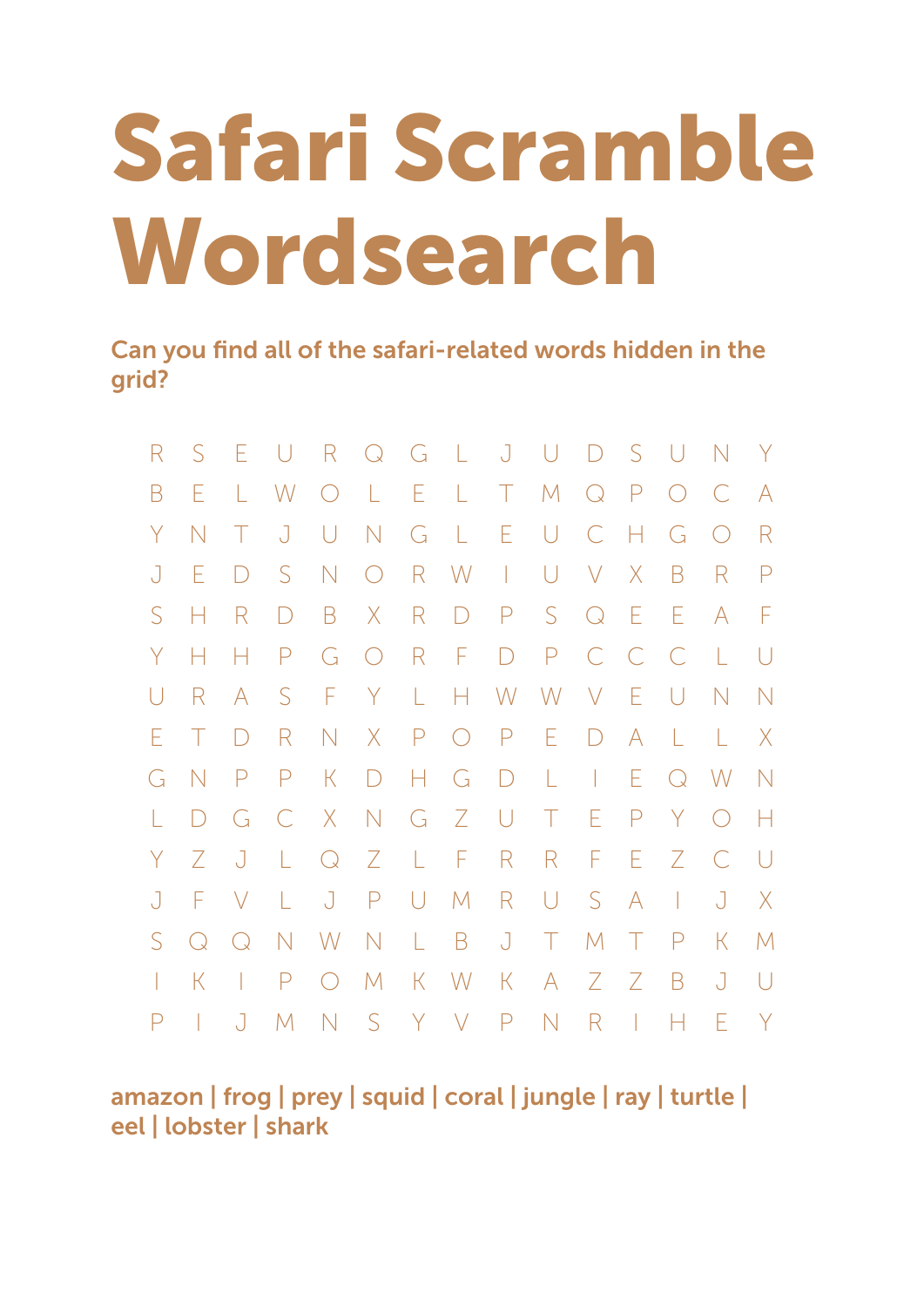### Spot the Difference

There are 5 differences between these pictures – can you find them all?



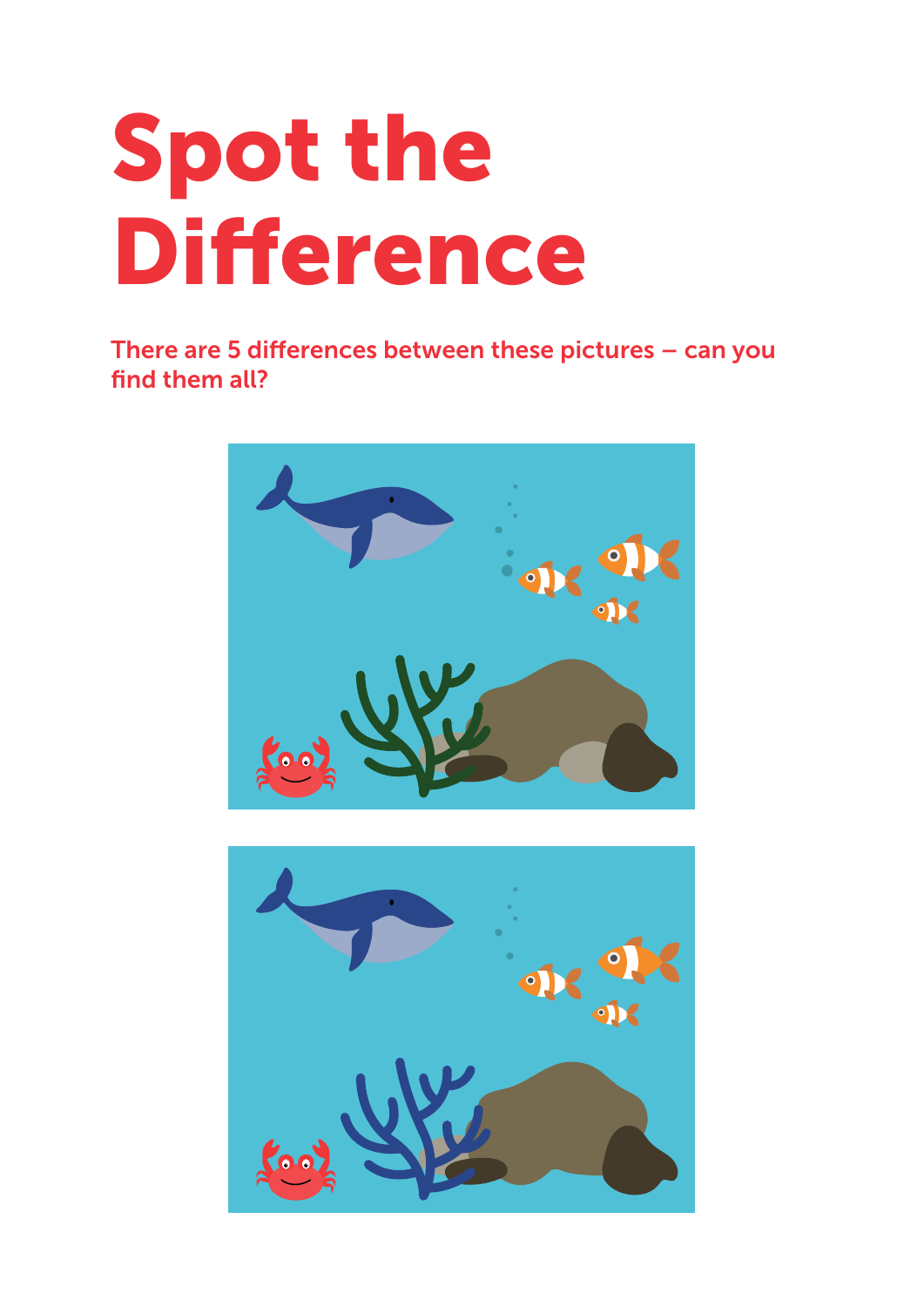## Colouring In

![](_page_7_Picture_1.jpeg)

![](_page_7_Picture_2.jpeg)